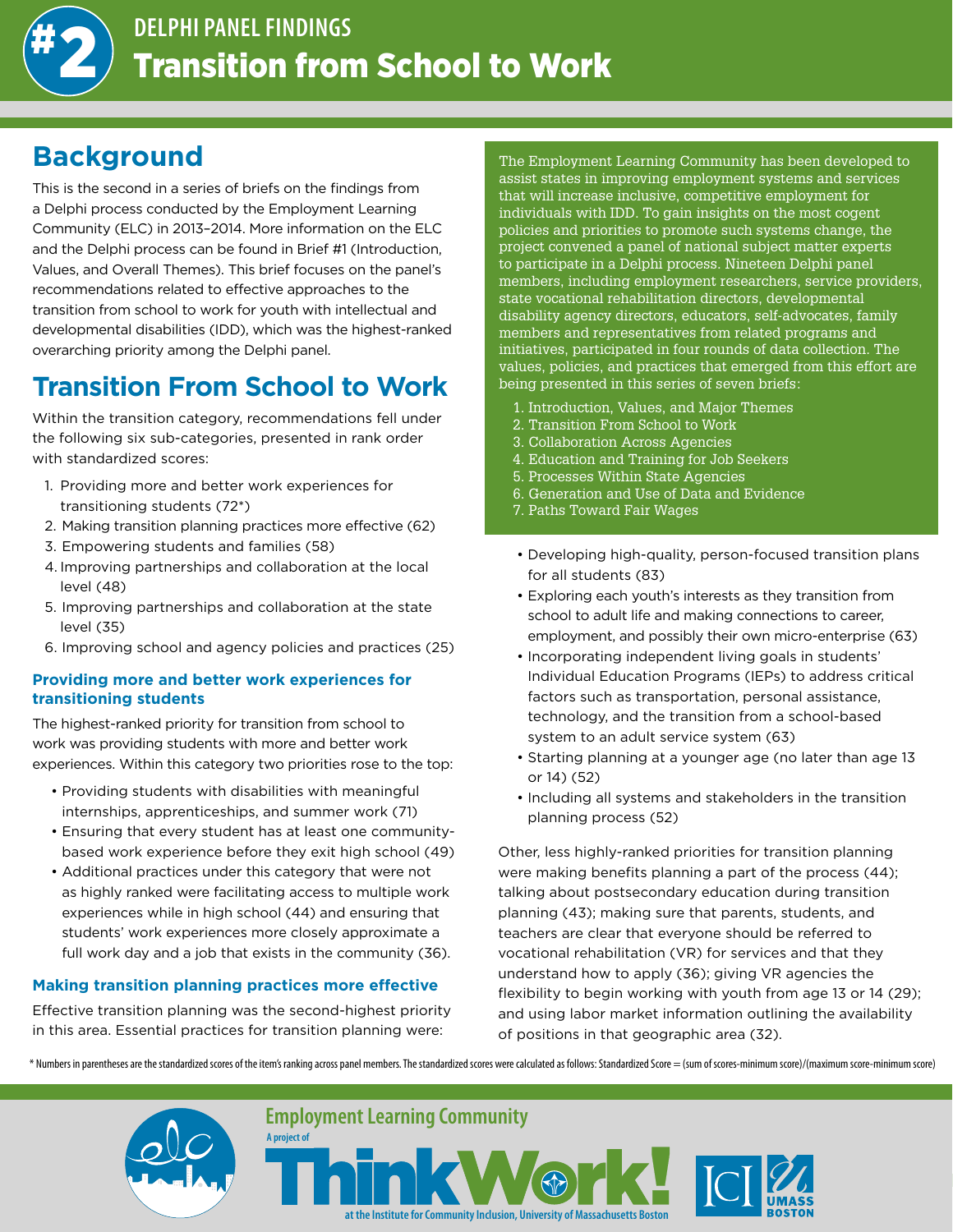#### **Empowering students and families**

Empowering students and their families was also recognized as an important part of the transition process. Ranked highly were two specific strategies:

- Involving families from an early age, focusing on the expectations of the adult world and the family's role in preparing their sons or daughters (68)
- Educating parents, families, and youth about the importance of education and work and about available options (57)

One additional recommendation was to educate families about options that go beyond disability-specific benefits, such as Pell grants and tuition assistance programs for higher education (19).

#### **Improving partnerships and collaboration at the local level**

The transition to adulthood involves a number of systems, including the education system and various adult services and systems. Partnerships and collaboration across these systems are the focus of the next two sets of Delphi panel recommendations. Specific recommendations related to local partnerships included:

- Connecting each student with an adult employment provider by the last year of school eligibility and embracing the concept of a seamless transition that does not create a bright-line change at the age when adult services commence. (81)
- Conducting joint individual planning meetings across schools and adult service providers (61)
- Engaging VR counselors with schools to increase student referrals and applications (e.g., bringing applications to schools for transition meetings) (59)
- Creating partnerships between school districts and local businesses, and incorporating the development of particular skills that these businesses say they need into transition practice and curriculum (57)
- Fostering outreach and collaboration between local/ area offices (developmental disabilities, VR) and local school districts (50)
- Using facilitators and/or technical assistance to bring people together at the local level in order to determine challenges and solutions (45)

Lower-ranked recommendations related to local partnerships were developing local transition communities of practice (40), increasing active outreach by VR within school systems to find potential clients (31), and developing partnerships between local school districts and universities with rehabilitation counseling programs so graduate students can conduct vocational assessments (27).

#### **Improving partnerships and collaboration at the state level**

Further recommendations related to state partnerships were:

- Changing state and federal laws to support a shared transition framework that includes joint planning and sharing of resources focused on the needs of the individual (69)
- Ensuring that support teams include the individual with a disability, family members/caregivers, school personnel, a VR counselor, an employment provider, and a state developmental disabilities or mental health care coordinator (61)
- Clearly delineating roles and responsibilities in the transition process for education, VR, and developmental disability services (60)
- Blending education/federal funding with state adult services monies (50)
- Creating state-level transition committees or communities of practices with representation across systems, including adult service providers, advocates, consumers, VR, and education staff. Possible activities include sharing information; reviewing outcomes and policy; learning about one another's priorities, outcomes, and accountability systems; identifying gaps and needs; finding solutions to those gaps or needs; coordinating trainings; and outreaching to policy-makers to explore adjustments to agency policies and practices (50)

Less highly-ranked priorities related to state partnerships included developing a timeline of who does what and when across systems during the transition process (40), increasing the number of students with IDD served in VR transition programs (34), and mandating VR involvement in transition planning (32).

#### **Improving school and agency policies and practices**

The final priority area for transition was improving policies and practices within schools and adult service agencies (as opposed to improving collaboration across these entities, which is addressed in the two priorities above). Two priorities rose to the top in this category:

- Training teachers and adult service staff to prepare students with disabilities for postsecondary education and/or integrated employment. Possible areas for training include best practices, resources, program services and limitations, key outcomes for each system, and how to integrate social media and technology into the transition experience (81)
- Creating greater accountability for post-school outcomes by education and adult services systems; stipulating and annually evaluating outcomes and expectations on a state level (62)